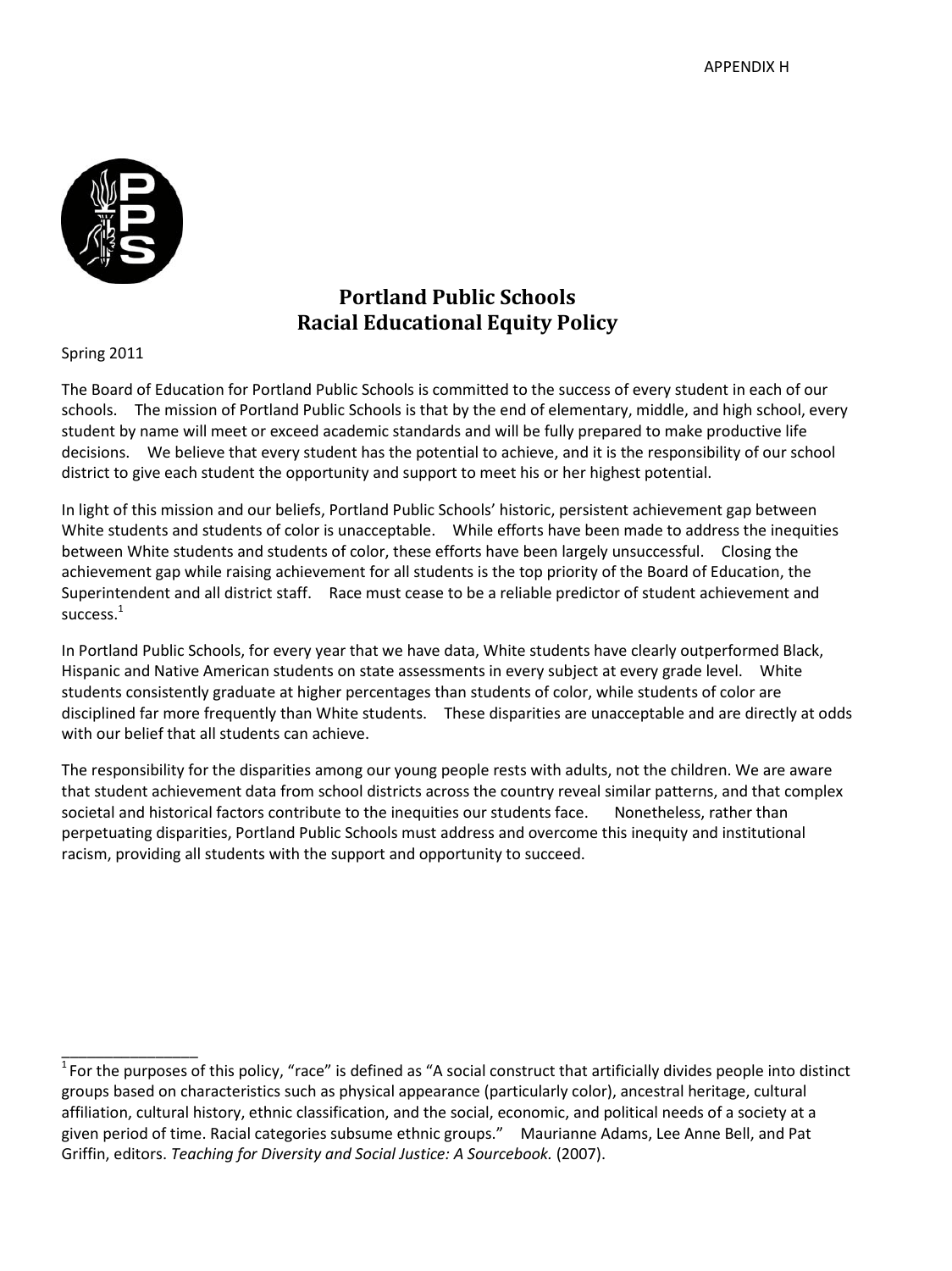APPENDIX H

Portland Public Schools will significantly change its practices in order to achieve and maintain racial equity in education. Educational equity means raising the achievement of all students while (1) narrowing the gaps between the lowest and highest performing students and (2) eliminating the racial predictability and disproportionality of which student groups occupy the highest and lowest achievement categories.<sup>2</sup> The concept of educational equity goes beyond formal equality -- where all students are treated the same -- to fostering a barrier-free environment where all students, regardless of their race, have the opportunity to benefit equally. Educational equity benefits all students, and our entire community. Students of all races shall graduate from PPS ready to succeed in a racially and culturally diverse local, national and global community. To achieve educational equity, PPS will provide additional and differentiated resources to support the success of all students, including students of color.

In order to achieve racial equity for our students, the Board establishes the following goals:

- A. The District shall provide every student with equitable access to high quality and culturally relevant instruction, curriculum, support, facilities and other educational resources, even when this means differentiating resources to accomplish this goal.
- B. The District shall create multiple pathways to success in order to meet the needs of our diverse students, and shall actively encourage, support and expect high academic achievement for students from all racial groups.
- C. The District shall recruit, employ, support and retain racially and linguistically diverse and culturally competent administrative, instructional and support personnel, and shall provide professional development to strengthen employees' knowledge and skills for eliminating racial and ethnic disparities in achievement. Additionally, in alignment with the Oregon Minority Teacher Act, the District shall actively strive to have our teacher and administrator workforce reflect the diversity of our student body.
- D. The District shall remedy the practices, including assessment, that lead to the over-representation of students of color in areas such as special education and discipline, and the under-representation in programs such as talented and gifted and Advanced Placement.
- E. All staff and students shall be given the opportunity to understand racial identity, and the impact of their own racial identity on themselves and others.
- F. The District shall welcome and empower families, including underrepresented families of color (including those whose first language may not be English) as essential partners in their student's education, school planning and District decision-making. The District shall create welcoming environments that reflect and support the racial and ethnic diversity of the student population and community. In addition, the District will include other partners who have demonstrated culturally-specific expertise -- including government agencies, non-profit organizations, businesses, and the community in general -- in meeting our educational outcomes.

 $\mathcal{L}=\mathcal{L}=\mathcal{L}=\mathcal{L}=\mathcal{L}=\mathcal{L}=\mathcal{L}=\mathcal{L}=\mathcal{L}=\mathcal{L}=\mathcal{L}=\mathcal{L}=\mathcal{L}=\mathcal{L}=\mathcal{L}=\mathcal{L}=\mathcal{L}=\mathcal{L}=\mathcal{L}=\mathcal{L}=\mathcal{L}=\mathcal{L}=\mathcal{L}=\mathcal{L}=\mathcal{L}=\mathcal{L}=\mathcal{L}=\mathcal{L}=\mathcal{L}=\mathcal{L}=\mathcal{L}=\mathcal{L}=\mathcal{L}=\mathcal{L}=\mathcal{L}=\mathcal{L}=\mathcal{$ 

<sup>2</sup> Glenn Singleton and Curtis Linton. *Courageous Conversations About Race*, p. 46 (2006)